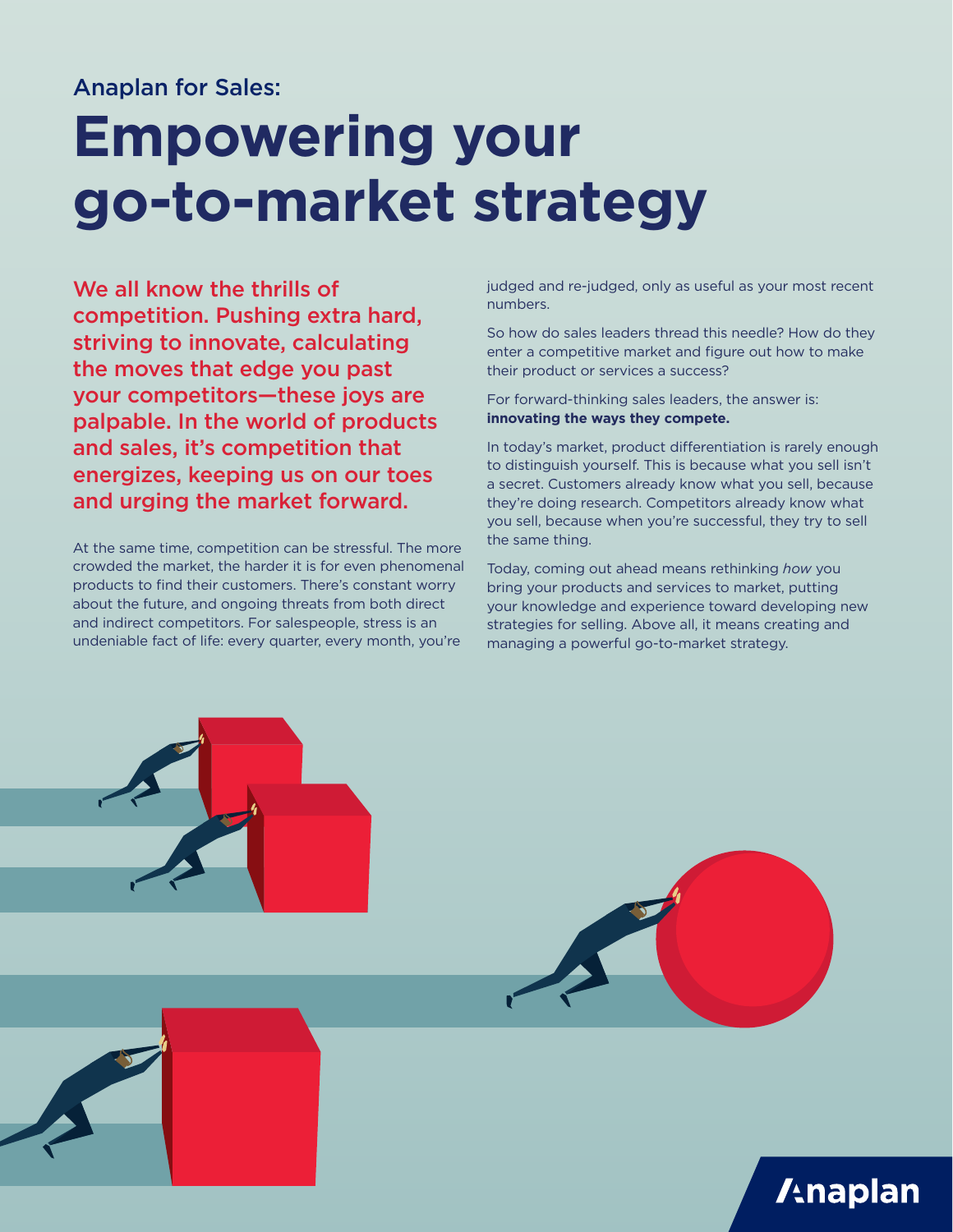## What is a go-to-market strategy?

A go-to-market strategy is, broadly, the unique approach a sales leader takes to tackling and winning a market. It's their particular strategy for selling their company's products or services, the vision they bring to their organization that nobody else can. It's how that leader manages a team, and how they envision the future.

A strong go-to-market strategy is a huge competitive advantage. It gives your sales organization a secret sauce that no competitor can match.

### Components of the strategy

At bottom, a go-to-market strategy covers three priorities:



By answering these three questions, sales leaders define their plan for approaching a market and outpacing the competition. They also tell their team how to spend their time and how to direct their energy.

At Anaplan, we separate these priorities into three categories, each covering a different strategic objective.

How you divide up your market to best align your sales team.

Sales Planning *Where to sell*

Territory planning, quota setting, account segmentation, and sales coverage.

 "Driving top-line growth and optimizing the sales force: that's what we do. Anaplan gets us there."

**IAN ZHAO, SENIOR MANAGER FOR GO-TO-MARKET STRATEGY AND ANALYTICS, VMWARE**



Sales Incentives *How to sell*

#### How you motivate your salespeople. The information you gather and

The incentives that nudge your team in the right directions, including your strategies for measuring their effectiveness and modifying them when goals change.



Sales Insights *What to sell*

### analyze to make the right decisions.

Pipeline management, sales forecasting, pricing, discounting, and other analytics.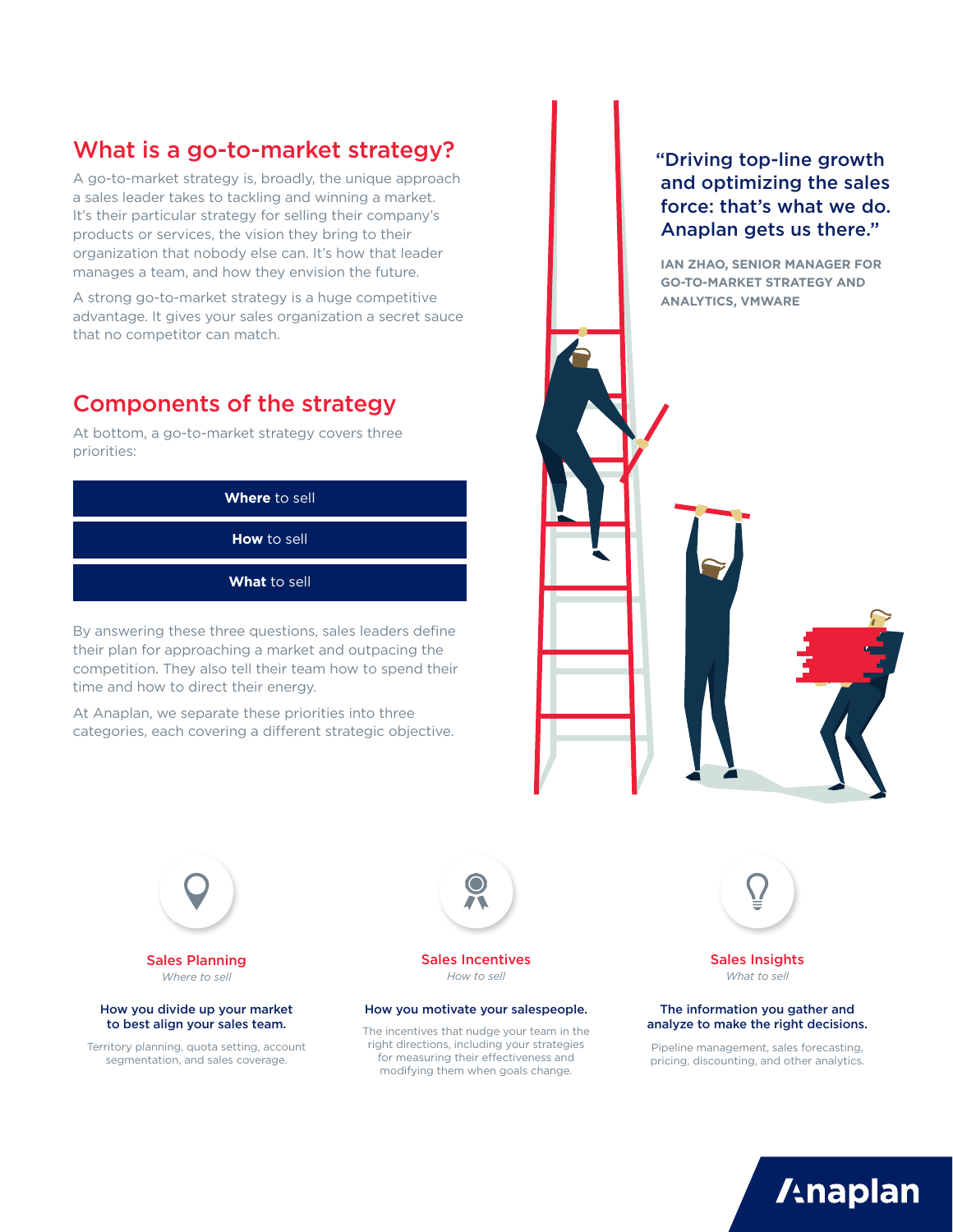### Where do decisions live?

If you're an account executive, you know where your opportunities live: in your CRM. If you're a sales leader, you probably need more information and more tools than your CRM can provide.

There's a good reason why CRM systems have become a necessary part of the sales infrastructure over the past fifteen years: They work. For sales reps, CRM data is indispensible for managing opportunities, running campaigns, and moving deals through the pipeline.

Sales leaders, however, face different challenges. Their job isn't to sift through details about customers and campaigns; it's to make large-scale strategic decisions. For that, they need more higher-order data, information about products, performance, forecasts, territories, KPIs, pricing, and payouts, among others. They need to combine and re-combine this data in all sorts of ways: high-level, drilled-down, sorted by different hierarchies, referenced across function and region.

It's by combining data from across the sales organization in all these ways that sales leaders acquire the insights they need to anticipate and plan the future of their organizations.

As useful as CRMs are, they're simply not built to generate these strategic insights, or to share and analyze data in this way. Nor are they designed to assemble information from across the organization in a single place.



### Locating your go-to-market strategy

So where do sales leaders go to find their go-to-market strategy, if not in their CRM?

Here's a curious thing. When we ask customers where their go-to-market strategy resides—the knowledge and decisions that determine the future of an organization most sales leaders have trouble answering. Maybe it lives in a pile of papers on somebody's desk. Maybe it's scribbled in the margins of their notebooks. Maybe it's stretched across multiple spreadsheets, or a set of

powerpoint decks, or some cobbled-together suite of applications.

These solutions are not ideal. They leave your sales strategy hard to manage, tricky to coordinate, difficult to replicate, and resistant to change.

More importantly, they tend to obscure the critical feature of all go-to-market strategies: Everything in them is connected.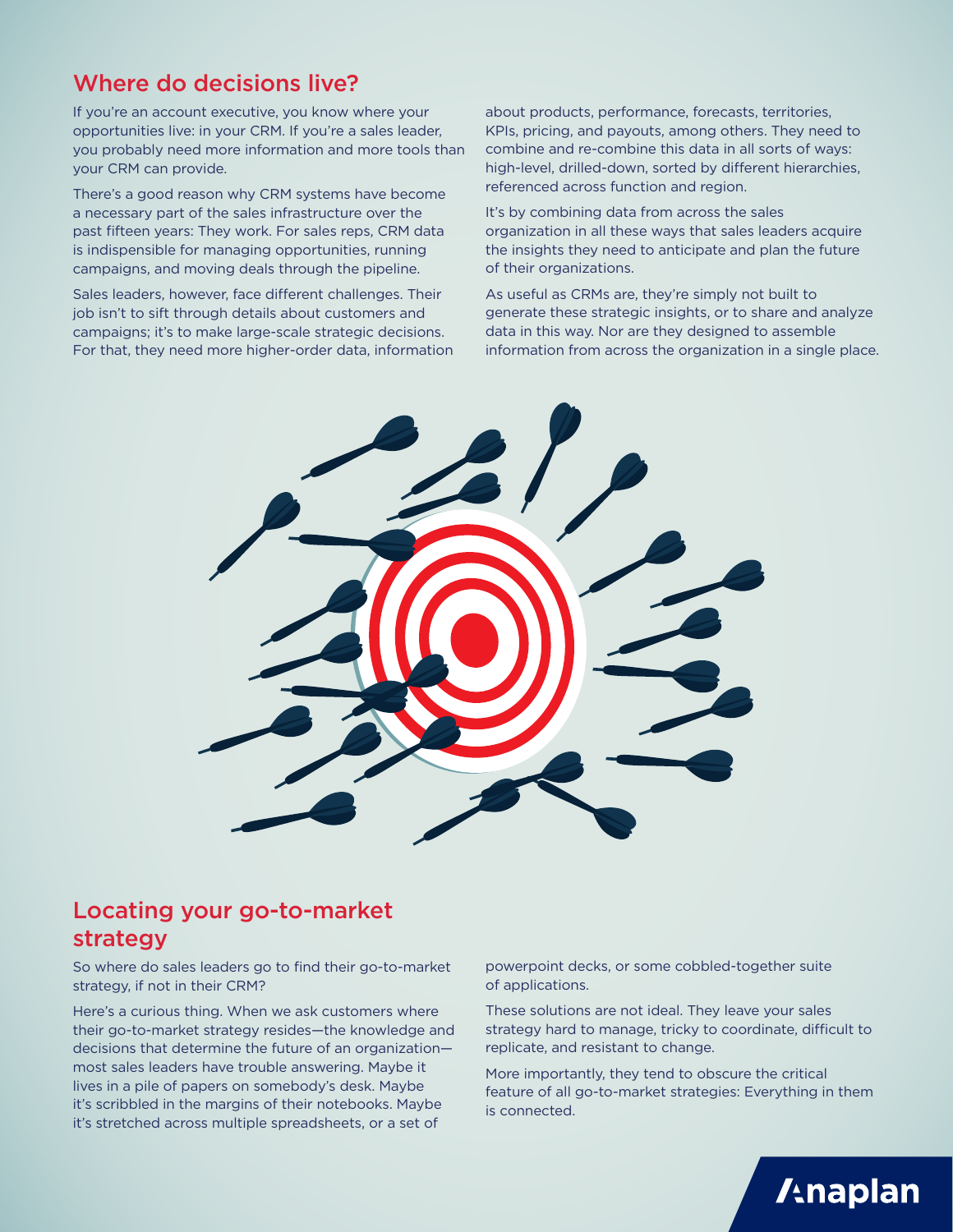"We were able to do our own implementation in 35 business days. It was mind-blowing how fast we were able to get up and running."

**SENIOR MANAGER OF SALES PLANNING AND STRATEGY, TABLEAU**

#### Going to market: It's all connected

As a whole, a go-to-market strategy is a web of links and connections, tying together a wide range of activities. All parts are important to all other parts. Change any piece of your sales strategy—adjust your territories, change a quota, restructure your incentives plan, recalibrate your sales forecasts—and the effects reverberate outward.

Alter your territory plan, for example, and you have to modify your incentive compensation plan to accommodate. Modify your incentive strategy and you'll push salespeople to reprioritize their accounts. Change the way salespeople prioritize accounts and you'll start to see different deals come out of the pipeline. Change what comes out of the pipeline and you'll have to adjust your sales forecasts. And so on.

You can start anywhere and the same rules hold. A goto-market strategy is less a set of individual tactics than a living organism, a single entity that evolves as a unit. From the standpoint of the organization, what matters is how your strategy works as a whole.

This is why managing a go-to-market strategy is so difficult: it requires that you attend to each piece while also staying aware of how the pieces work together.

### One platform to manage your strategy

Given how important your go-to-market strategy is, it's crucial that the solution you use to manage it gives you the power to administer the individual pieces of the strategy and keep track of how they all impact one another. A suite of disconnected tools can do the first, but it can't give you a view of the whole.

At Anaplan, we address this problem by offering a single, connected platform. This lets you manage your entire sales strategy from one place. Here's how.

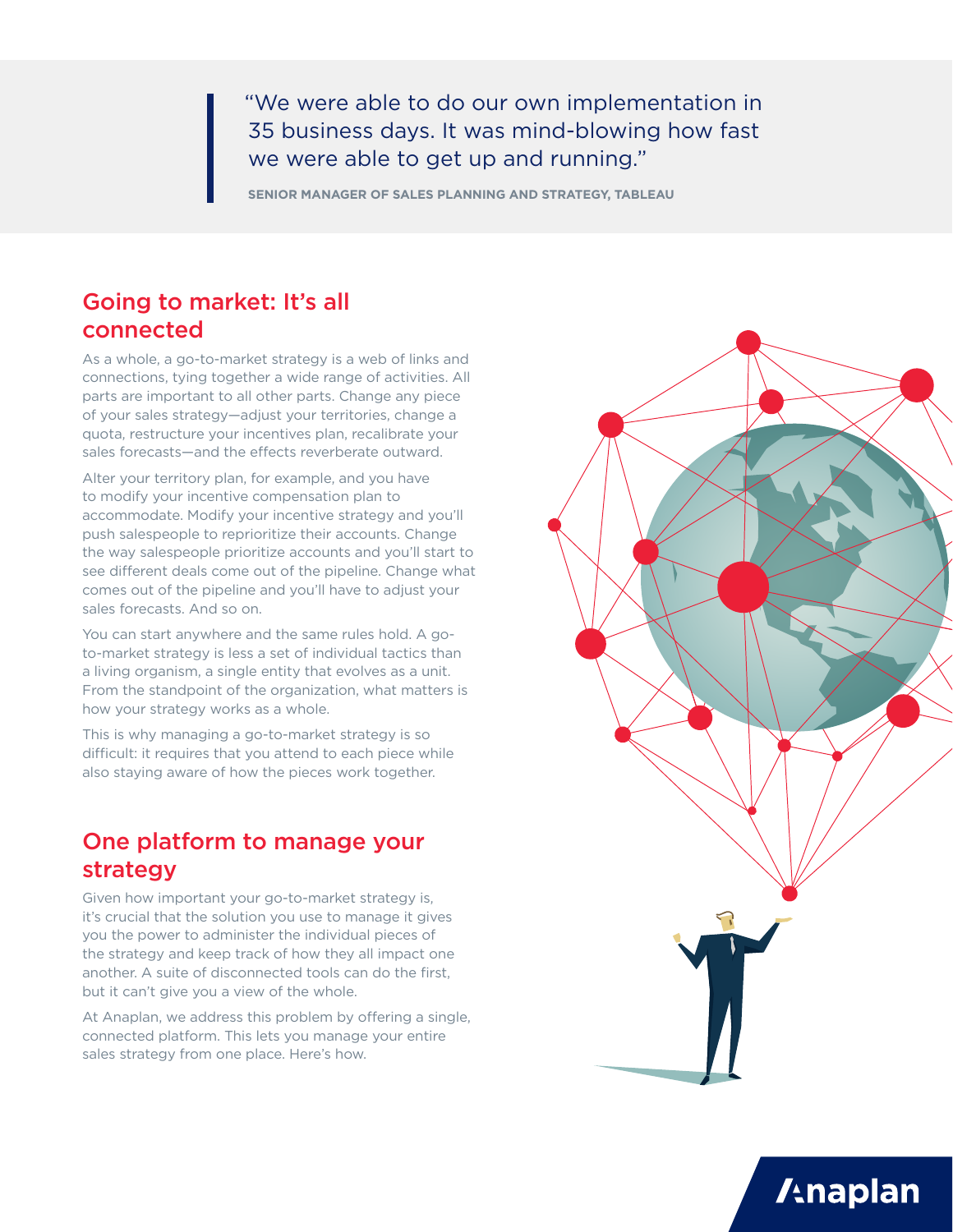#### Anaplan for Sales: A single, connected platform

You can think of the elements in your go-to-market strategy as forming a giant honeycomb. Each activity feeds and builds on the others. What happens in one area of the honeycomb affects the rest.

The beauty of the Anaplan platform is that it enables you to develop each element in the system while also keeping track of the whole. Need a solution for incentive compensation? Our platform provides that. Account segmentation? We do that too. Quota and territory planning? We've got it covered.

But the real value of the Anaplan platform is its ability to manage all of these use cases at once, in a single place, in a way that gives you insight across components. That's why Anaplan for Sales stands in the middle of the chart above. It's a single location, a hub that extends out to cover all of the different elements of go-tomarket strategy. It's where you design the future of your organization and execute your wider strategy.



## "Anaplan is really one vision of the truth. You can look at it from all angles."

**ALYSON LOUGHEED, MANAGER OF SALES COMPENSATION, TELUS**

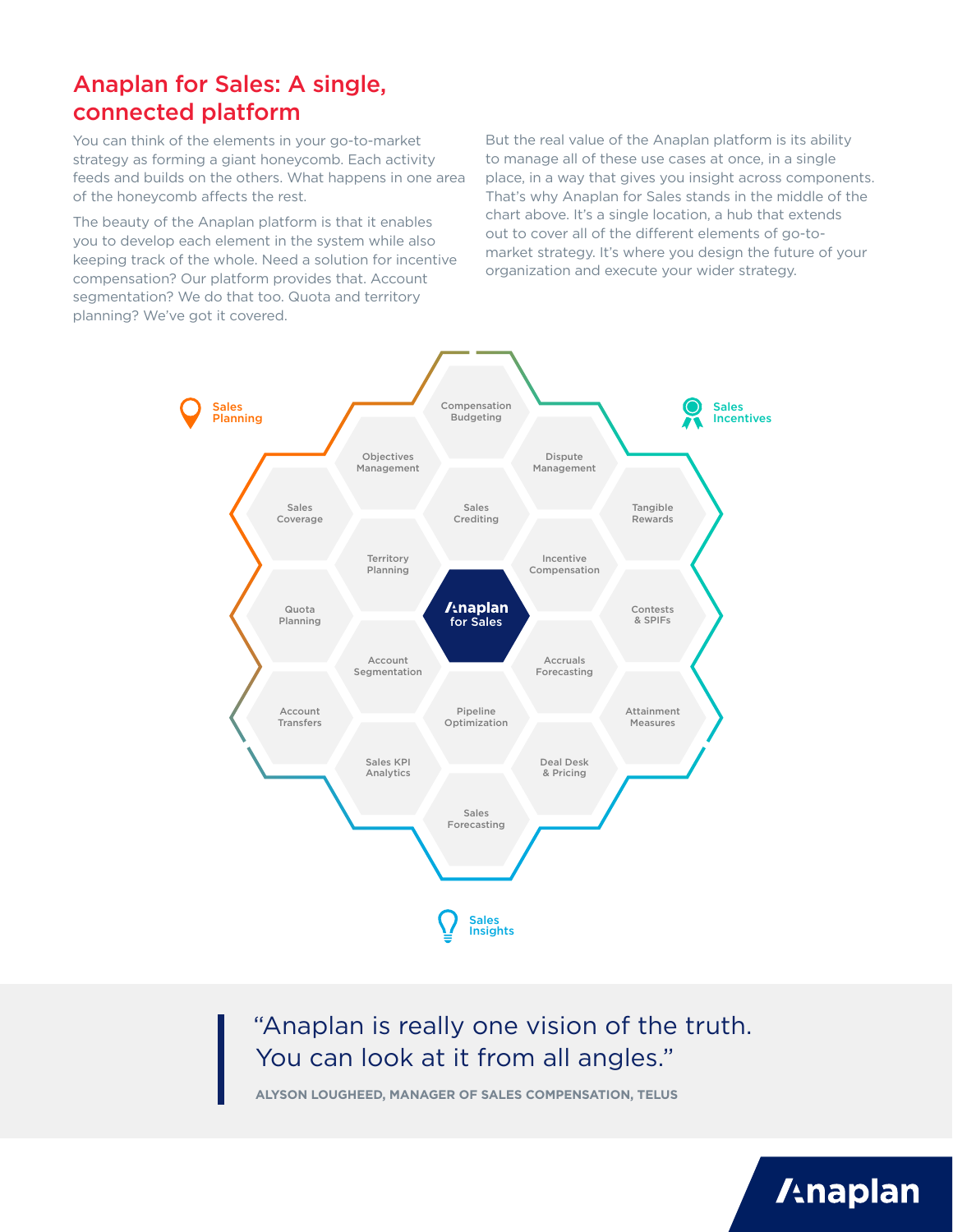### Technological advantages of the Anaplan platform

With so many other point solutions on the market, how can Anaplan alone give you the power to manage your entire go-to-market strategy, in a single place?

It begins with our platform. Unlike point solutions built to handle only a single use case—sales forecasting, for example, or territory and quota management—Anaplan is built on a powerful, fully configurable platform, one that can scale to accommodate any number of complex scenarios.

The Anaplan platform can be tailored to fit the the needs of each use case in your sales strategy. It also connects these individual components in real time, ensuring that they all work as a connected, integrated whole. Because of Anaplan's patented in-memory, multi-dimentional calculation engine Hyperblock™, even the most complex calculations happen near-instantaneously, and changes in any one area of the platform immediately ripple outward to all other areas.

Other technological advantages include:

#### **Cloud-native platform**

The Anaplan platform was designed to operate wholly in the cloud. As a result, it can be implemented quickly, and can easily connect stakeholders from different regions and geographies. This enables true collaboration across functions.

#### **Hyperblock™ engine**

At the heart of the Anaplan platform lies its patented in-memory, Java-based planning engine, Hyperblock™. Hyperblock™ was built to support rapid calculation on large datasets. Calculations involving billions of cells, hundreds of models, or thousands of users can be deployed with zero slowdown in calculation time.

#### **Shared data across the enterprise**

Because Anaplan pulls in data from every part of the enterprise—from financial forecasting to headcount planning and from marketing promotion planning to demand management sales leaders no longer have to work with incomplete information to chart out their go-tomarket strategy. Similarly, executing on the goto-market strategy becomes much easier, as sales leaders, managers, and salespeople can make strategic decisions in full communication with one another and with complete information.

#### **"What if" scenario planning and predictive algorithms**

Anaplan's powerful calculation engine allows users to simulate any number of potential scenarios and instantly assess the effects changes might have across the platform. Sales leaders can model potential scenarios for any aspect of their sales strategy—modified territory plans, restructured headcount, expansion into new markets—and examine the potential consequences in real time, testing out new strategies before rolling them to the sales team.

**/tnaplan** 

 "We've estimated a 70% reduction in time spent target-setting. This has freed up our field sales managers to spend more time with their sales teams and their customers."

**GLOBAL SALES DEVELOPMENT MANAGER, AMER SPORTS**